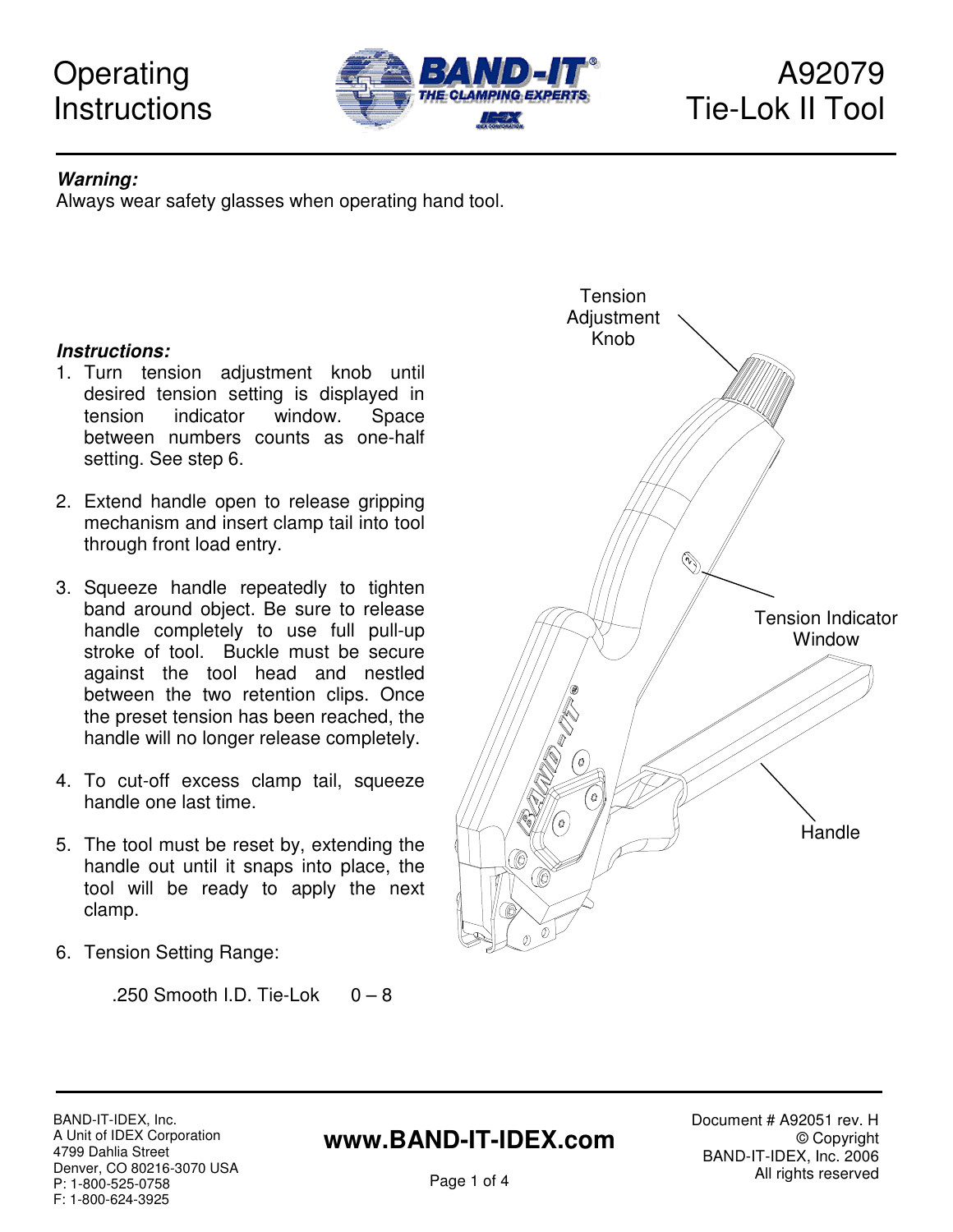

# A92079 Tie-Lok II Tool

Repair Parts



BAND-IT-IDEX, Inc. A Unit of IDEX Corporation 4799 Dahlia Street Denver, CO 80216-3070 USA P: 1-800-525-0758 F: 1-800-624-3925

# **www.BAND-IT-IDEX.com**

Document # A92051 rev. H © Copyright BAND-IT-IDEX, Inc. 2006 All rights reserved

Page 2 of 4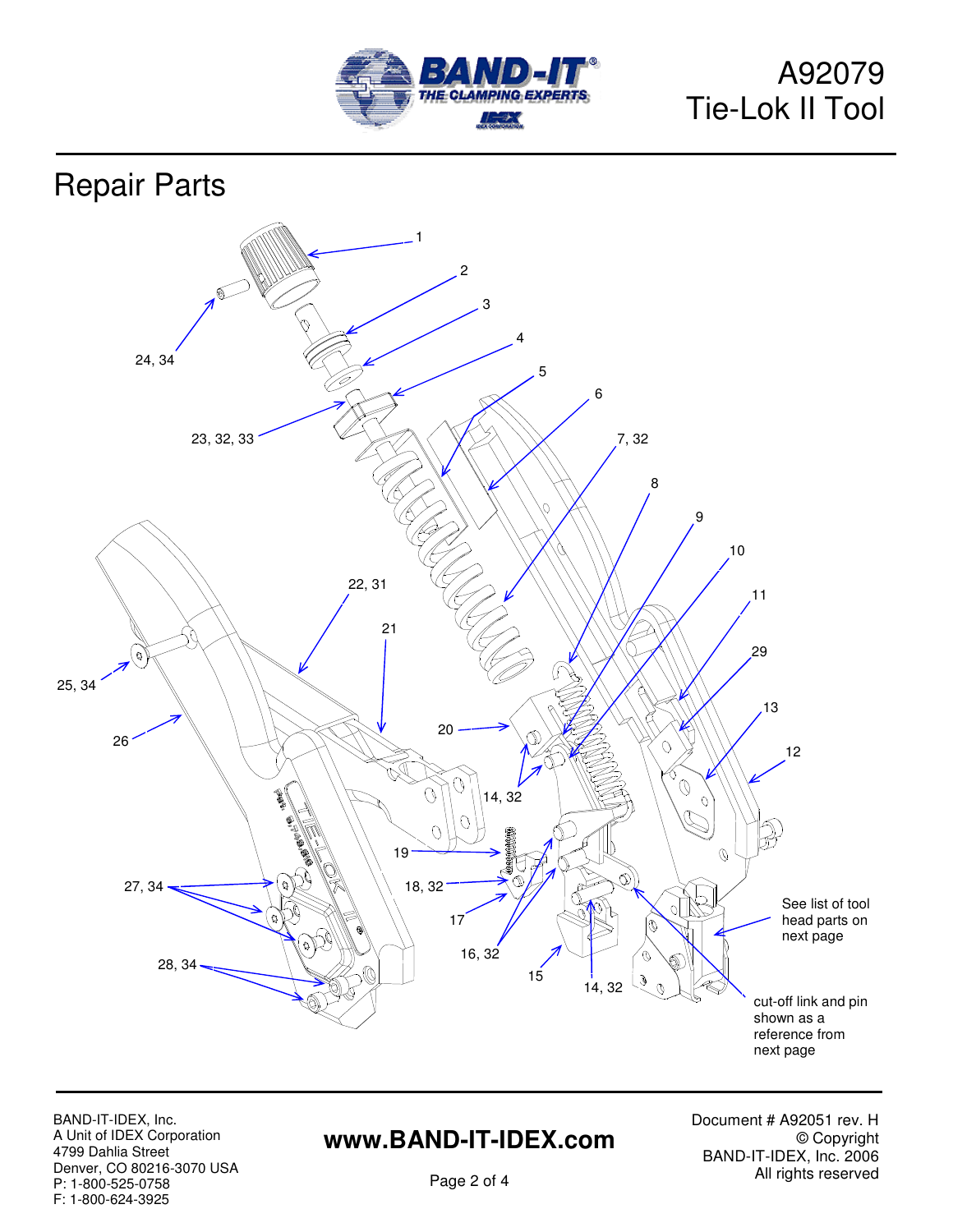# Repair Parts



# A92079 Tie-Lok II Tool



Refer to website for warranty information: http://www.band-it-idex.com/warranty.html

#### **Covered under US Patent #5743310**

BAND-IT-IDEX, Inc. A Unit of IDEX Corporation 4799 Dahlia Street Denver, CO 80216-3070 USA P: 1-800-525-0758 F: 1-800-624-3925

## **www.BAND-IT-IDEX.com**

Document # A92051 rev. H © Copyright BAND-IT-IDEX, Inc. 2006 All rights reserved

Page 3 of 4